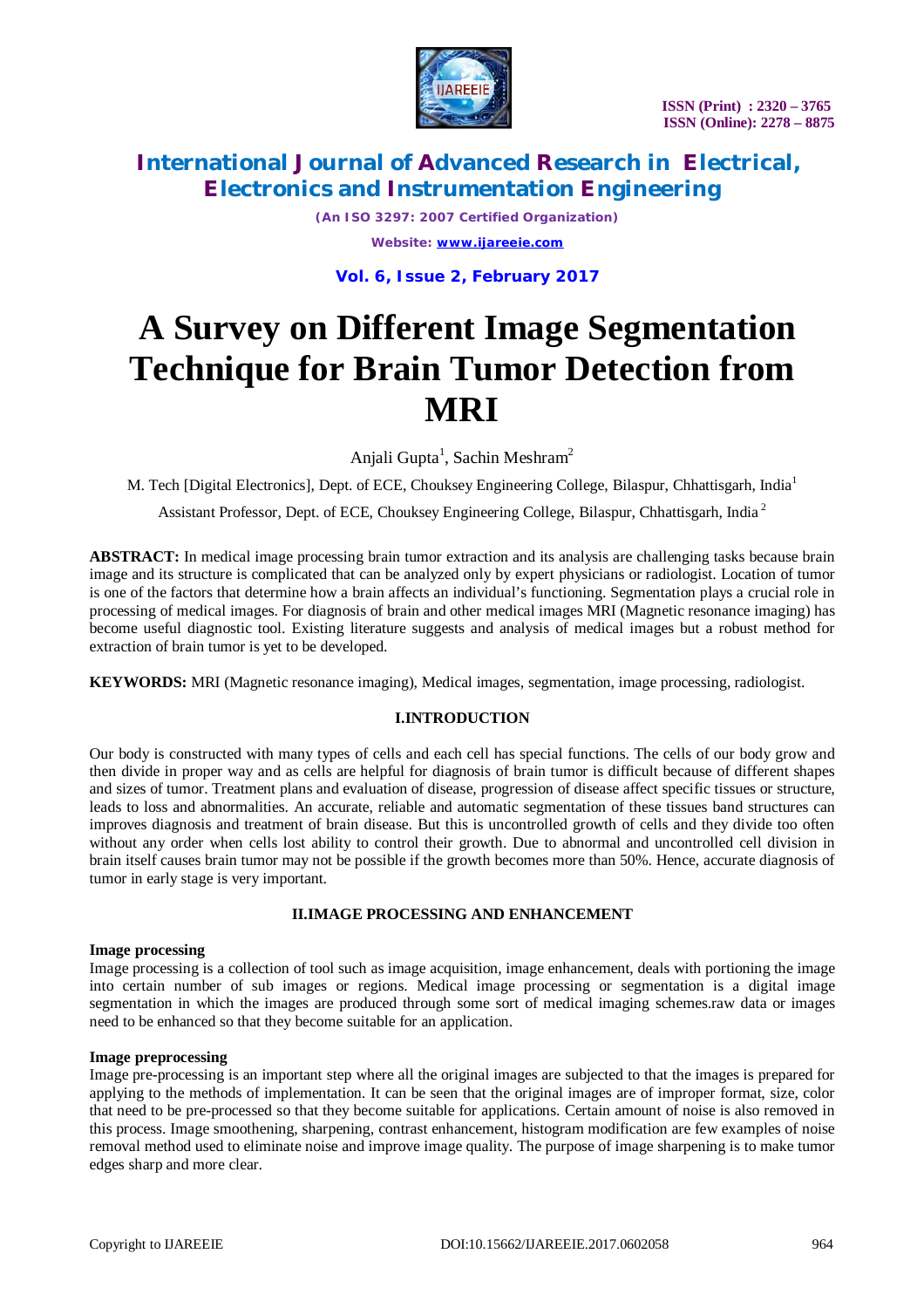

# **International Journal of Advanced Research in Electrical, Electronics and Instrumentation Engineering**

*(An ISO 3297: 2007 Certified Organization)*

*Website: [www.ijareeie.com](http://www.ijareeie.com)*

# **Vol. 6, Issue 2, February 2017**

#### **Image enhancement**

Pre-processing of images includes image enhancement as very important step to improve the quality of images. The artifacts present in images are labeled and removal from the MRI images using suitable algorithm of images enhancement of image enhancement. Image enhancement is broadly divided in top two categories namely enhancement in spatial domain; and frequency domain. It is said that there is no robust theory in image processing it means that robust approach is always a challenging task for finding a suitable method.



#### **III.SEGMENTATION METHODS**

#### 1. **Pixel-based segmentation**

Point-based or pixel-based segmentation is conceptually the simplest approach used for segmentation.

#### 2. **Edge-based segmentation**

Even with perfect illumination, pixel based segmentation results in a bias of the size of segmented objects when the show variations in their gray values. Darker objects will become too small, brighter objects too large. The size variations result from the fact that the gray values at the edge of an object change only gradually from the background to the object value. No bias in the size occurs if we take the mean of the object and the background gray values as the threshold. However, this approach is only possible if all objects show the same gray value or if we apply different thresholds for each object. An edge based segmentation approach can be used to avoid a bias in the size of the segmented object without using a complex thresholding scheme. Edge-based segmentation is based on the fact that the position of an edge is given by an extreme of the first-order derivative or a zero crossing in the second order derivative.

#### 3. **Region- Based segmentation**

Methods focus on an important aspect of the segmentation process missed with point-based techniques. There a pixel is classified as an object pixel judging solely on its gray value independently of the context. This meant that isolated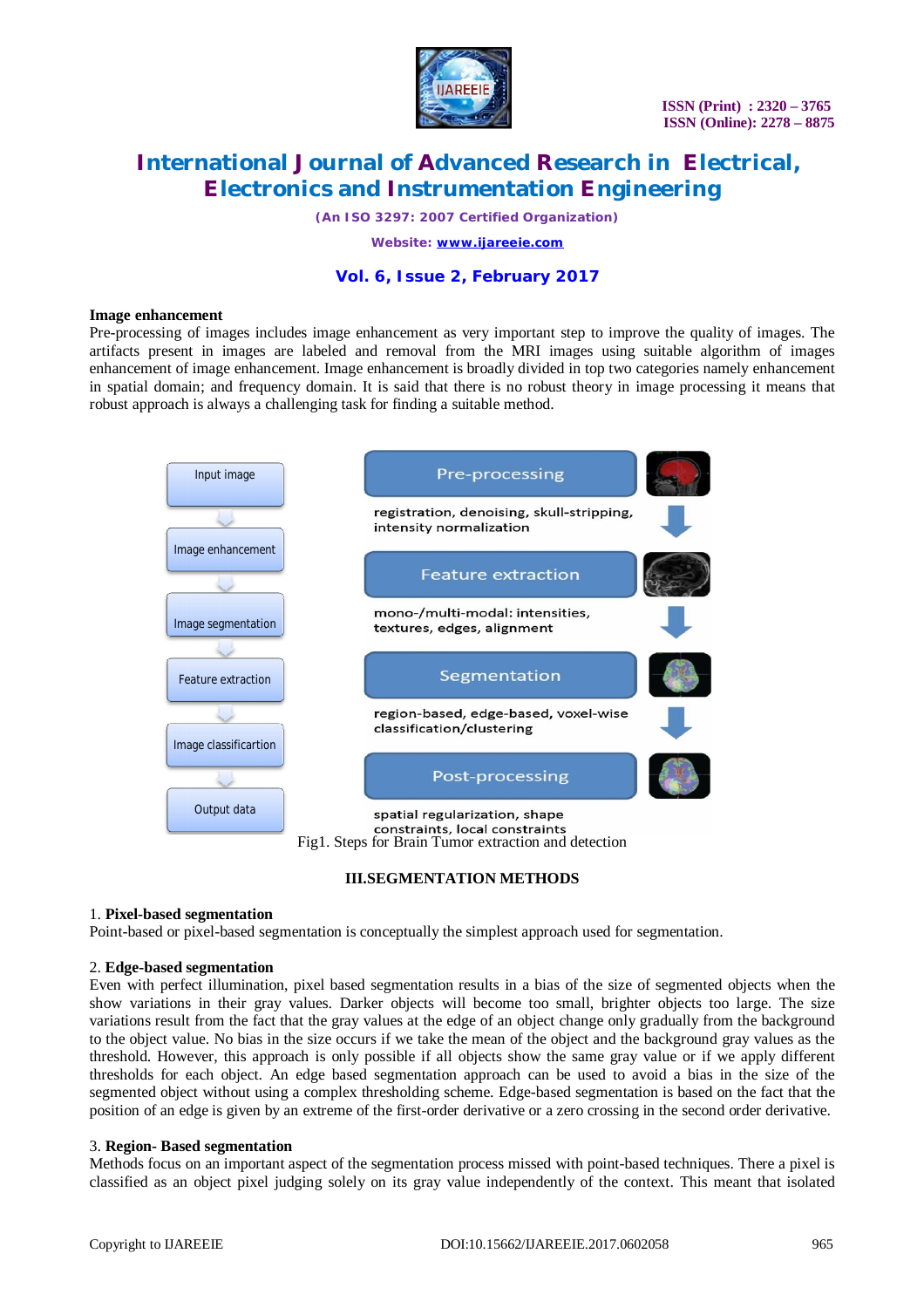

# **International Journal of Advanced Research in Electrical, Electronics and Instrumentation Engineering**

*(An ISO 3297: 2007 Certified Organization)*

*Website: [www.ijareeie.com](http://www.ijareeie.com)*

# **Vol. 6, Issue 2, February 2017**

points or small areas could be classified as object pixels, disregarding the fact that an important characteristic of an object is its connectivity.

## 4. **Model-based segmentation**

All segmentation techniques discussed so far utilize only local information. The human vision system has ability to recognize objects even if they are not completely represented. It is obvious that the information that can be gathered from local neighborhood operators is not sufficient to perform this task. Instead specific knowledge about the geometrical shape of the objects is required, which can then be compared with the local information. This a train of thought leads to model-based segmentation. It can be applied if we know the exact shape of the objects contained in the image.

## **IV. CLUSTERING TECHNIQUES**

1**. Fuzzy c-means (FCM) clustering**: Fuzzy c-means (FCM) is a clustering method in which one piece of data belongs to two or more clusters. Firstly, the algorithm selects the initial cluster centers from SOM clustering algorithm. Then, after many iterations of the algorithm, the final result converges to actual cluster centre; thereby a good set of initial cluster is generated. FCM algorithm fails to deal with images that contain noise. In order to deal with noise sensitivity BCFCM has been proposed i.e. Bias Corrected FCM.

2. **K-Means Clustering**: The simplest and most commonly used algorithm, employing a squared error criterion is the K-means algorithm. K-mean is one of the simplest unsupervised learning algorithms that solve the well known clustering problem. The K-mean clustering is a popular approach to partition d- dimensional data into K clusters such that an objective function providing the desired properties of the distribution of feature vectors of clusters in terms of similarity and distance measures is optimized. A generalized K-mean clustering algorithm initially places K clusters at arbitrarily selected cluster centroids  $= 1, 2...$  and modifies centroids for the formation of new cluster shapes optimizing the objective function. The K-means clustering method optimizes the sum-of squared error based objective function.

3. **The region growing**: The region growing starts with a seed, selected in the centre of the tumor region. During the region growing phase, pixels in the neighbor of seed are added to region based on homogeneity criteria which thereby resulting in a connected region.

4. **The active contour model**: The active contour model is a framework for delineating an object outline from a noisy image and is based on a curve,  $X(s) = [x(s), y(s)]$ , defined in the image domain where s in range of [0, 1] is an arc length. It deforms in a way that minimizes an energy function. The internal energy and is used to control the tension and rigidity of the deforming curve. The external energy is used to guide the deforming curve toward the target used Gaussian Gradient Force to compute external force. Advantages of this method are insensitiveness to contour initialization, boundary concavities, saving computation time, and high accuracy.

5. **A Markov random field models**: A Markov random field, Markov network or undirected graphical model is a set of random variables having a Markov property described by an undirected graph. It is a statistical model used to model spatial relations that exist in the neighbor of pixels. Image segmentation methods use MRF to take advantage of neighborhood information in the segmentation process, like, in medical images most neighborhood pixels have the same class and thus by using neighborhood information, influence of noise in segmentation is decreased.

6. **LVQ**: Learning vector quantization is a supervised competitive learning technique that obtains decision boundaries in input space based on training data. It defines class boundaries prototypes, a nearest-neighbor rule and a winner takesit-all paradigm. LVQ is composed of three layers: input layer, competitive layer and output layer. The input data is classified in the competitive layer and those classes or patterns are mapped to target class in the output layer. In the learning phase weights of neurons are adjusted based on training data. The winner neuron is calculated based on the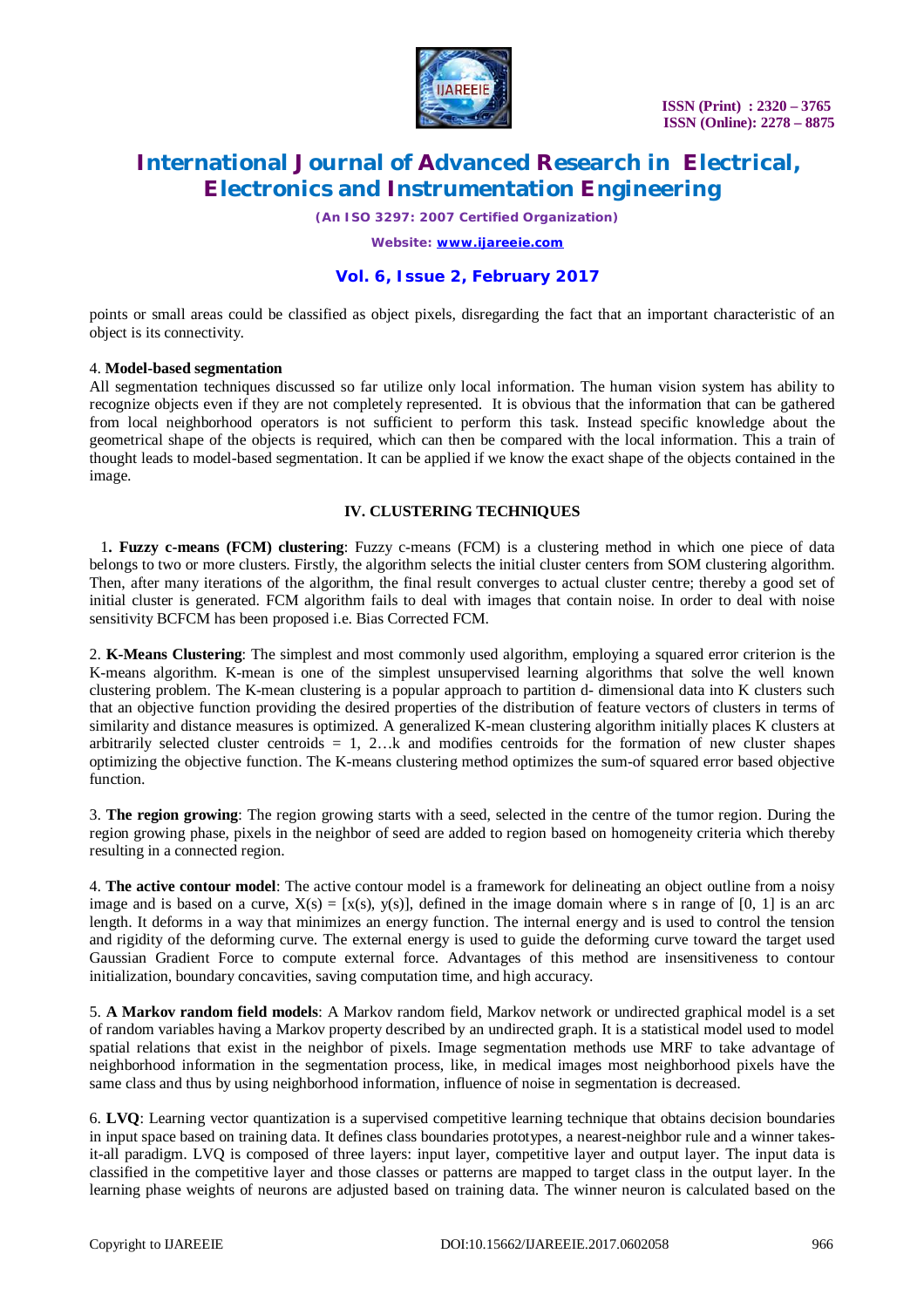

# **International Journal of Advanced Research in Electrical, Electronics and Instrumentation Engineering**

*(An ISO 3297: 2007 Certified Organization)*

*Website: [www.ijareeie.com](http://www.ijareeie.com)*

# **Vol. 6, Issue 2, February 2017**

Euclidean distance, and then the weight of the winner neuron is adjusted. There are several algorithms to learn LVQ networks.

# **V. LITERATURE SURVEY**

N.Salman et.al, solved the problem of undesirable over segmentation results produced by the watershed algorithm, when used directly with raw data images. An initial segmentation based on K-means clustering technique and used two techniques; the first is watershed technique with new merging procedures based on mean intensity value to segment the image regions and to detect their boundaries. The second is edge strength technique to obtain accurate edge maps of our images without using watershed method. The drawback of these techniques depends mainly on k-means results, where if the clustering procedure is not implemented correctly, the results are incorrect by the other techniques we used. This paper solved the problem of undesirable over segmentation results produced by the watershed algorithm; also the edge maps we obtained have no broken lines on entire image.

H.P.Ng et.al, propose a method which incorporates the K-means clustering algorithm with the improved watershed segmentation algorithm for medical image segmentation. It addresses the drawbacks of the conventional watershed algorithm, which include over-segmentation and sensitivity to noise. The experimental results have shown that proposed process of using K-means clustering to obtain a primary segmentation of MR images before applying the improved watershed segmentation to them is effective.

P. Kudova et.al, presented and studied a clustering technique based on genetic algorithms – Clustering Genetic Algorithm. It is capable of optimizing the number of clusters for tasks with well formed and separated clusters .It outperforms the k-means clustering, especially on tasks that posses larger number of clusters. The CGA with the silhouette fitness was applied on the 25 clusters task, where it was able to determine the optimal number of clusters. Z.Tan et.al, The proposed IGKCA considers the ability of global search, local search and the fast astringency. The improved genetic K-means clustering algorithm applied to image segmentation has satisfactory result and high calculation efficiency. Computing time is reduced due to combining the membership matrix with the coding of chromosomes skillfully. The proposed algorithm is better than traditional genetic K-means algorithm**.**

H.Khontanlou et.al, has proposed a technique for segmenting the brain tumors in 3D magnetic resonance images. This technique was suitable for different kinds of tumors. Initially, the brain has been segments using the proposed approach. Then, the suspicious areas have been selected with respect to the approximation brain symmetry plane and fuzzy classification for tumor detection. Here, in the segmentation stage, the tumor has been segmented successfully using the combination of a deformable model and spatial relations.

M. Karnan et.al, presented novel approach to MRI Brain Image segmentation based on the Hybrid Parallel Ant Colony Optimization (HPACO) with Fuzzy C-Means (FCM) Algorithm have been used to find out the optimum label that minimizes the Maximizing a Posterior (MAP) estimate to segment the image.

T.Le et.al, proposed the new support vector machine technique for the two-class medical image classification. The main idea of the method is to construct an optimal hyper sphere such that both the interior margin between the surface of this sphere, the normal data, and the exterior margin between this surface and the abnormal data are as large as possible. The proposed method is implemented easily and can reduce both the false positive and also false negative error rates to obtain very good classification results. The Support Vector Machine (SVM) classifier is a good classifier that works well on the wide range of classification problems, even problems in the high dimensions and the cases that are not linearly separable. Perhaps the biggest problem with the support vector approach is in choice of the kernel.

Koley et.al, have presented a cohesion based self merging (CSM) algorithm for the segmentation of brain MRI in order to find the exact region of brain tumor, CSM has drawn much attention because it gives a satisfactory result when compared to other merging processes. Here, the effect of noise has been reduced greatly and found that the chance of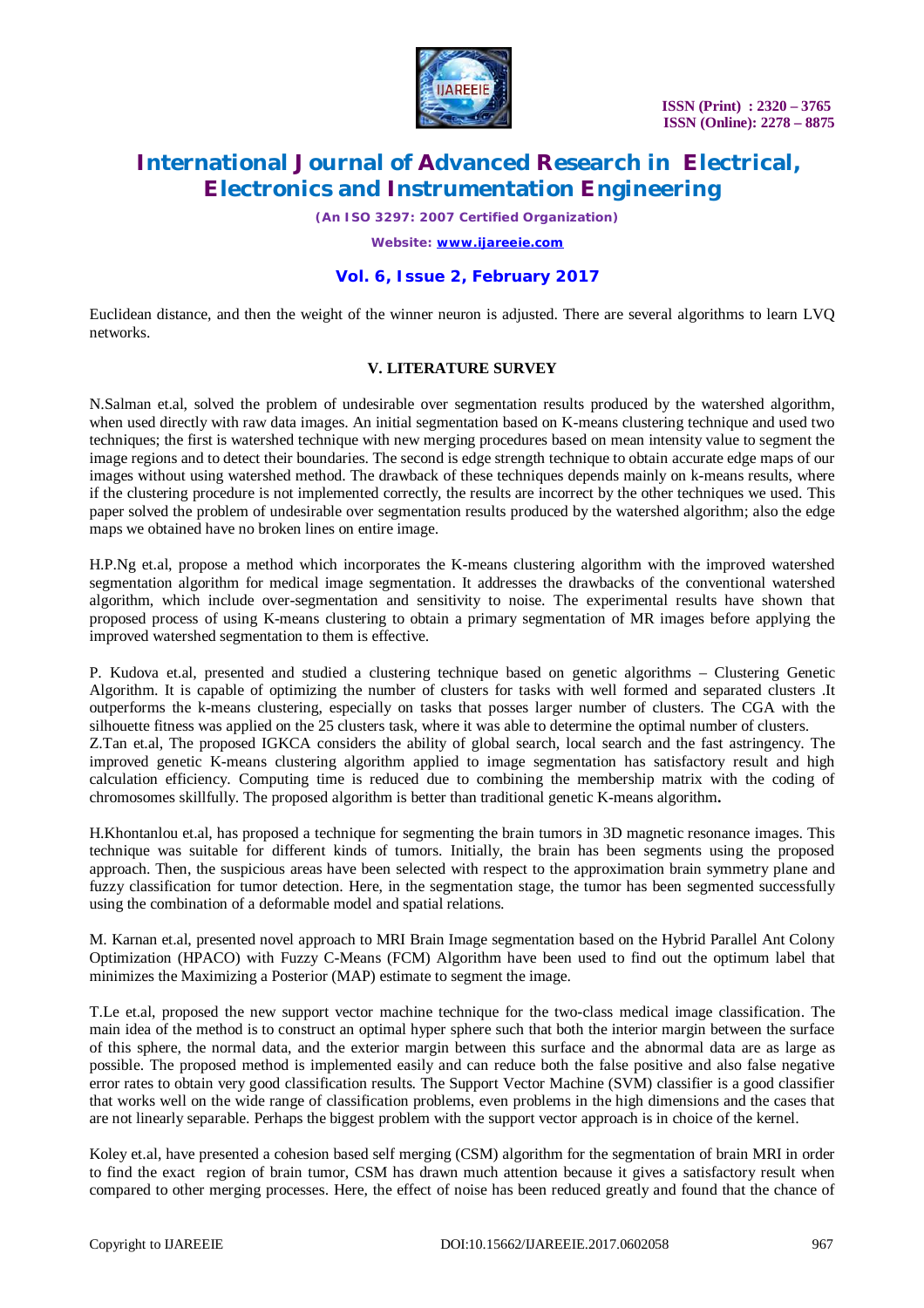

# **International Journal of Advanced Research in Electrical, Electronics and Instrumentation Engineering**

*(An ISO 3297: 2007 Certified Organization)*

*Website: [www.ijareeie.com](http://www.ijareeie.com)*

# **Vol. 6, Issue 2, February 2017**

obtaining the exact region of tumor was more and the computation time was very less. Their algorithm was much simpler and computationally less complex.

S. datta et.al, introduced color-based segmentation using k-means clustering for brain tumor detection. The developed algorithm shows better result than canny based edge detection. The color based segmentation carefully selects the tumor from the pre-processed image as clustering feature. The present work demonstrates that the method can successfully detect brain tumor.

J.selvakumar .et. al, deals with the implementation of Simple Algorithm for detection of range and shape of tumor in brain MR images. This project uses computer aided method for segmentation (detection) of brain tumor based on the combination of two algorithms. This method allows the segmentation of tumor tissue with accuracy and reproducibility comparable to manual segmentation. In addition, it also reduces the time for analysis. At the end of the process the tumor is extracted from the MR image and its exact position and the shape also determined. The stage of the tumor is displayed based on the amount of area calculated from the cluster.

F. Ju. et.al, proposed a method for optimization of the result obtained from k-means clustering with genetic algorithm. The problem of traditional k-means is sensitive to the initial cluster centres; the cluster results fluctuate with different initial and easy to fall into local optimum. The author uses encoding, initialization, fitness function selection, crossover and mutation of genetic algorithms into clustering problem and this algorithm has superior performance than the traditional k-means algorithm.

Swarnalatha et.al, proposed a concept based on the novel fuzzy approach with bit plane FCMBP approach. The bit plane filtering method is used to slice the presented image for classification to find out destroyed region of the presented image. The sliced image must be normalized with old techniques and then compared with fuzzy technique for the better classification and the cluster of the spoiled portion. Thereby control points are extracted that are further needed for reconstruction of the images. The performance of the fuzzy approach with bit plane technique is evaluated with the help of simulation and it is found that our approach yields better results when compared to other accessible methods. Its disadvantage is only efficient for most significant bit-planes (MSB).

M.S. H. Al- Tamimi et.al, presented a comprehensive review of the methods and technique used to detect brain tumor through MRI image segmentation. The paper concluded with a direction towards upcoming trend, more advance research studies on brain image segmentation and tumor detection.

R. G. Selkar et.al, presented an approach which detects and segments the brain image using thresholding and watershed approaches. This system consists of three stages. As first step they enhanced the input scanned image then morphological operators are applied. Finally edge operators are applied to find the tumor edges in MRI images.

Z.Karhan et al, proposed a method that is used for determining whether the medical image belongs to that class or not, using textural features of the medical images. The study was conducted on the images in the IRMA (Image Retrieval in Medical Applications), in the international database. After performing the preprocessing on medical images, discrete wavelet transform (DWT) was applied and then the discrete cosine transform (DCT) was applied to the each band components. After extracting the features, using of 1%, 3%, 5% and 7% of the obtained data were classified. K-Nearest neighbor algorithm was used in classification phase. The classification performance was around the 87 percentage. One of the main highlight of the wavelets is that they offer a simultaneous localization in time and the frequency domain.

Ketan Machhale et.al, proposed an intellectual classification system to recognize the normal and abnormal MRI brain images. At present, decision and the treatment of brain tumors is based on the symptoms and radiological appearance. Magnetic resonance imaging (MRI) is the very important controlled tool for anatomical judgment of the tumors in brain. Nowadays, various techniques were used for the classification of the brain cancer. Under these techniques used the modules like image preprocessing, image segmentation, image feature extraction and subsequent classification of